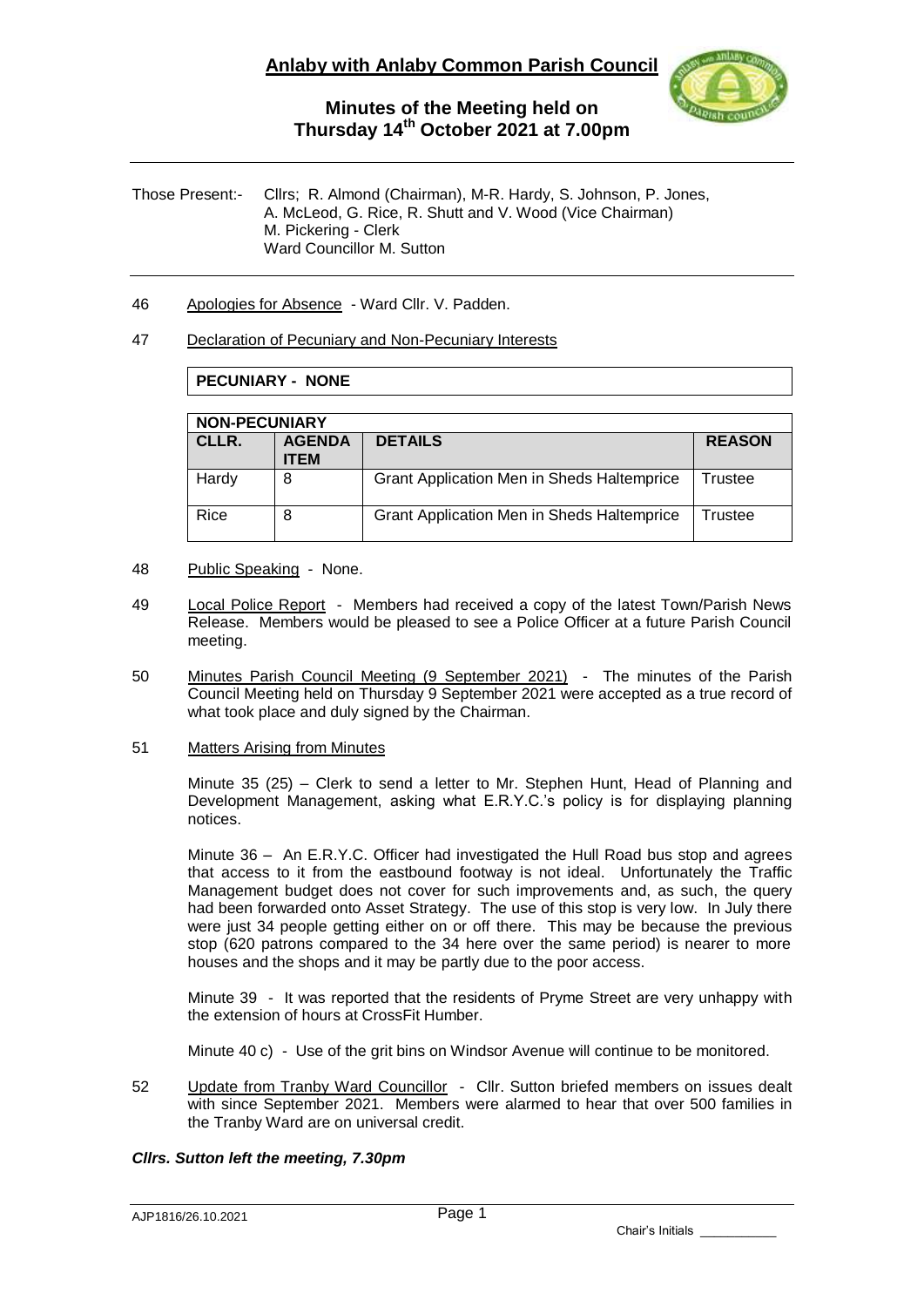

### 53 Finance

Finance Report - Members received and approved the latest finance report April to September 2021.

Bank Statements - Statements dated 3 September and 17 September 2021 received.

Grant Application Men in Sheds Haltemprice - An application had been received to help pay towards the cost of repainting the outside of the building which is in need of urgent attention before winter. After discussion, £1,000.00 was awarded. *(Cllrs. Hardy and Rice left the room during this discussion).*

#### 54 Parish Council Cheques & Standing Orders - The following cheques were approved:-

| <b>CHEQUE</b><br>NO.                    | <b>DETAILS</b>                                                                      | <b>AMOUNT</b> | <b>VAT</b><br><b>AMOUNT</b> |  |  |
|-----------------------------------------|-------------------------------------------------------------------------------------|---------------|-----------------------------|--|--|
| 14TH OCTOBER 2021                       |                                                                                     |               |                             |  |  |
| 011911                                  | Mrs. A. Pickering (Pay/Petrol/Expenses/Home<br>Working)                             | £950.61       | Nil                         |  |  |
| 011912                                  | <b>HM Revenue &amp; Customs</b>                                                     | £634.56       | Nil                         |  |  |
| 011913                                  | Mrs. A. Pickering (Stationery)                                                      | £1.30         | £0.22                       |  |  |
| 011914                                  | Donna O'Neill (Distribution of Newsletters<br>February 2021)                        | £200.00       | Nil                         |  |  |
| 011915                                  | RBL Poppy Appeal (1 x Poppy Wreath)                                                 | £21.00        | Nil                         |  |  |
| 011916                                  | Hessle Computers (Laptop Repairs)                                                   | £110.00       | Nil                         |  |  |
| 011917                                  | Microsoft 365 Personal                                                              | £5.99         | £1.00                       |  |  |
| 011918                                  | Hessle Computer (BullGuard Renewal)                                                 | £25.00        | Nil                         |  |  |
| 011919                                  | Grant Application - Men in Sheds Haltemprice<br>(Repainting of Outside of Building) | £1000.00      | Nil                         |  |  |
| PAYMENTS BY STANDING ORDER/DIRECT DEBIT |                                                                                     |               |                             |  |  |
| 14.10.21                                | East Riding Pension Fund - Contribution<br>Employer/Employee                        | £261.34       | Nil                         |  |  |

55 Recommendations by the Parish Council to the East Riding of Yorkshire Council on Planning Applications 14<sup>th</sup> October 2021

- FULL PLANNING PERMISSION Erection of single storey extension to rear and side (AMENDED PLANS) – 59 Spring Gardens, Anlaby Common - **No observations.**
- $\triangleright$  FULL PLANNING PERMISSION Construction of a hip-to-gable roof extension and a dormer to the rear - 16 First Lane, Anlaby - **Recommend approval.**
- $\triangleright$  FULL PLANNING PERMISSION Erection of single storey extension to side  $-5$ Tison Garth, Anlaby - **Recommend approval.**
- $\triangleright$  FULL PLANNING PERMISSION Erection of single storey extensions to side and rear and construction of dormer to rear – 139 Spring Gardens, Anlaby Common – **No observations.**
- $\triangleright$  REGULATION 3 DEVELOPMENT BY COUNCIL Erection of two storey extension to existing building, internal and external alterations including installation of new windows and doors, and erection of a secure compound to accommodate new air source heat pump heating system – Moat Hill Sheltered Housing Complex, Moat Hill, Anlaby – **Recommend approval.**
- $\triangleright$  FULL PLANNING PERMISSION Erection of single storey conservatory to side 42 Saffrondale, Anlaby – **Recommend approval.**

Chair's Initials \_\_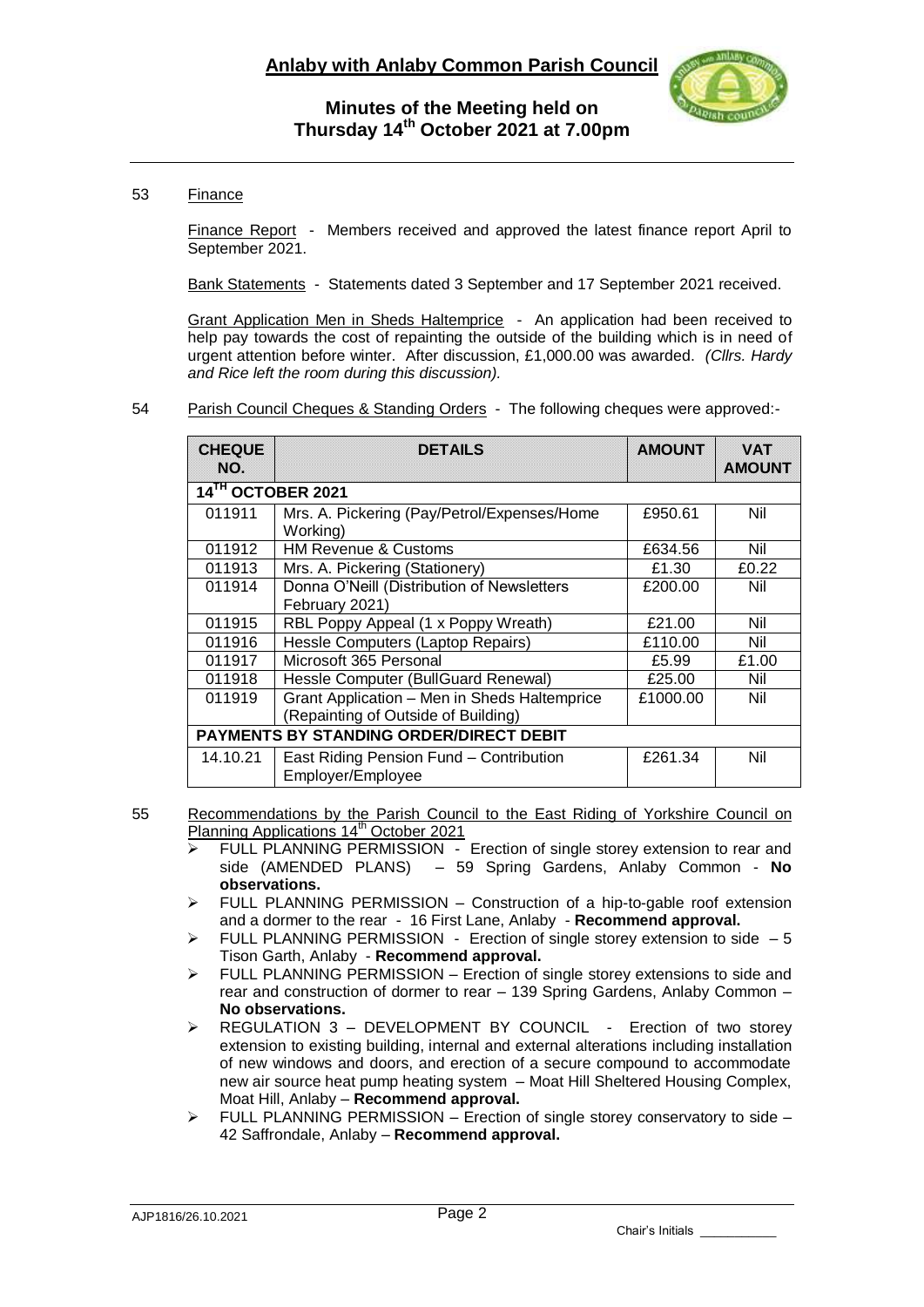

### 56 Update from Working Groups

a) Community Events

Update Men in Sheds Haltemprice - Cllr. Rice gave an update on progress with Men in Sheds building and membership, now a total of 26 paid members. The recent open day had been very successful, bringing in new members. The facility is open weekly on a Monday and Thursday during the hours 10am –  $3$ pm. A Christmas Fair will take place on Saturday  $20<sup>th</sup>$  November, 10am – 2pm. Many local groups are now hiring rooms for activities, including a music group and the U3A.

Queen's Platinum Jubilee 2022 - An extended bank holiday, from Thursday 2nd to Sunday 5th June, will provide an opportunity for communities and people throughout the United Kingdom to come together to celebrate the historic milestone. The four days of celebrations will include public events and community activities, as well as national moments of reflection on The Queen's 70 years of service. Clerk to obtain prices for commemorative gifts i.e. coins, mugs, water bottles etc.

Christmas 2021 - After further consideration, it was agreed that a Christmas lights switch on event will not take place this year due to the uncertainty of COVID restrictions. Clerk to arrange for the lights on the trees and lighting columns to be switched on around the 18/19 November. Lighting and Signs had advised that several of the lights were faulty, it was agreed the Clerk instruct them to make the necessary repairs. It was agreed to purchase a small sweet treat for the children at the three primary schools in the parish. Clerk to contact the schools for pupil numbers/allergies etc.

b) Environment

Anlaby Common - Dog walkers had been seen on the common.

Daffodil Bulb Planting - Members were asked to consider sites for bulb planting.

Tree Planting - Cllr. Hardy asked members to consider the idea of a major tree planting scheme on Anlaby Common and asked for permission to investigate this further. Cllr. Hardy was given approval to contact the Tree Officer at E.R.Y.C. to discuss the idea prior to contacting the owners of the Common, Central Land Holdings.

Anlaby in Bloom - An enquiry had been made with Malton Town Council about their floral displays which had been admired by the Chairman. The Clerk was asked to write to Plantscape to obtain quotes for hanging baskets and floral troughs for railings similar to the ones in Malton. Cllr. Johnson to speak to Roses of Anlaby to see if they could offer the same or similar products.

- c) Safety, Street Scene and Facilities Clerk to obtain a definite date from E.R.Y.C. when the new litter bins will be installed. Cllr. Johnson reported three accidents on Hull Road between Kwik Fit and Anlaby School. Clerk to contact E.R.Y.C. requesting a speed check is carried out near street lighting column 9 top of Dawson's Walk.
- d) Communication Newsletter ongoing.
- e) Administration

Applications received to fill three vacant positions on the Parish Council - Five applications had been received. One applicant failed to turn up to observe at the September meeting and had made no contact since. Paperwork from the four other applicants was discussed at the meeting.

Chair's Initials \_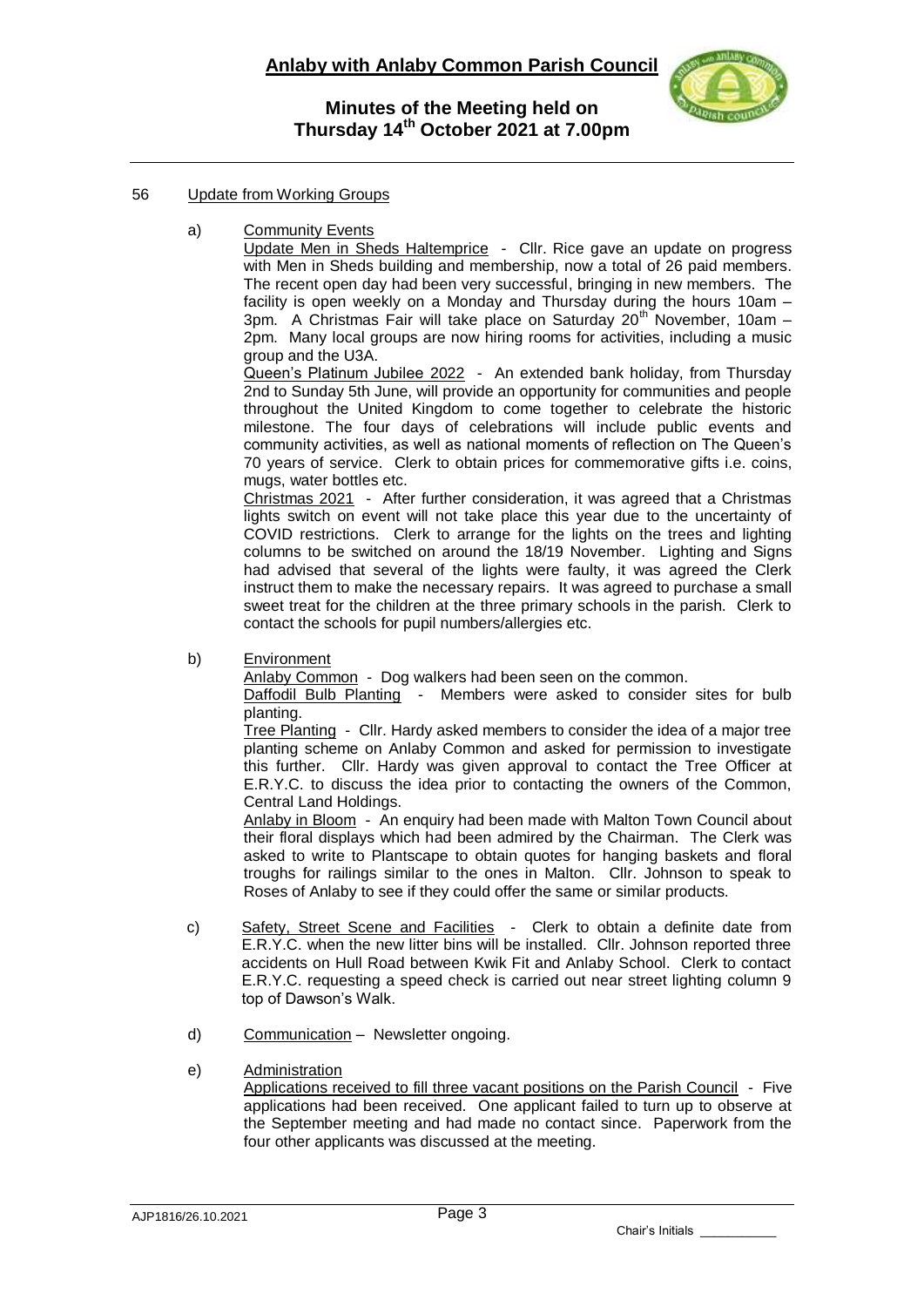

Unfortunately due to personal reasons one of the applicants would not be able to attend monthly meetings on a regular basis. Clerk to invite the three successful applicants to the November Parish Council meeting to be formerly co-opted.

Set up Working Group to investigate the provision of defibrillators - Defer to next meeting.

- 57 Future Projects Members were asked to consider possible future projects for the benefit of the parish.
- 58 East Riding of Yorkshire Issues

Willand Primary Care Centre, Anlaby - The Chairman asked for permission to send a letter to the developers about the name Willand Primary Care Centre. He is very concerned regarding the proposed name of the new Centre and presumes the name 'Willand' is constructed from Willerby, Anlaby and Swanland and as such is a made up name that has no real connection with the area and no indication of its whereabouts. The Chairman would like the developers to reconsider this decision; a more appropriate name for the new Centre would be Lowfield Primary Care Centre as this would demonstrate its link with the local area and perhaps just as importantly also indicate where it is actually located, particularly for elderly patients.

Invitation to view the progress of Willand Primary Care Centre - Members were invited to attend a tour of the new centre on  $9<sup>th</sup>$  November at 10.30 or 11.00. Clerk to respond giving names of interested Councillors.

Land behind Community Centre, First Lane, Anlaby - Clerk to write to E.R.Y.C. Tree Officer about the possibility of planting trees on this spare piece of land.

- 59 General Correspondence
	- Email Humberfield reuse Shop & Tip (resident banned)
	- Email Spring Gardens, Anlaby Common (possible one-way system)
	- Email Anti-Social Behaviour Haltemprice (use of barrier)
	- Email Access to Bus Stop: Hull Road Near to Springhead Lane (accessibility)
	- ❖ Tree Felling Lowfield Road

Royal British Legion Branch Community Support

PLANNING DECISIONS (Thursday 14<sup>th</sup> October 2021)

- Erection of single storey extension to rear 395 Beverley Road, Anlaby GRANTED
- Erection of single storey extension to rear 272 Beverley Road, Anlaby GRANTED
- Erection of warehouse and retail units (Application to remove Conditions 3 (service road) and 21 (use class) and variation of Conditions 2 (approved discharge of conditions), 4 (hard and soft landscaping), 9 (mezzanines), 10 (use classes), 13 (Flood Risk Assessment), 15 (Vehicular access), 16 (approved plans) to allow for an amended layout, and 18 (Service Area Management Plan) of planning permission 15/03599/STVAR) - Anlaby Retail Park, Springfield Way, Anlaby – GRANTED
- Variation of condition 2 (opening times) of planning permission 18/03443/PLF Change of use of part of Bathroom Showroom (B1/B8 use) to a CrossFit/Group Training Facility (D2 use) to allow the opening times to be changed at Unit 4 from 08:00 to 12:00 Saturday and at no time Sunday to 08:00 to 16:00 Saturday and 10:00 to 16:00 Sunday – CrossFit Humber Unit 4 Ringrose Centre, 27 Pryme Street, Anlaby – GRANTED
- Erection of a dwelling, cycle shed and associated infrastructure Land South Of 19 Ditmas Avenue, Anlaby Common - GRANTED